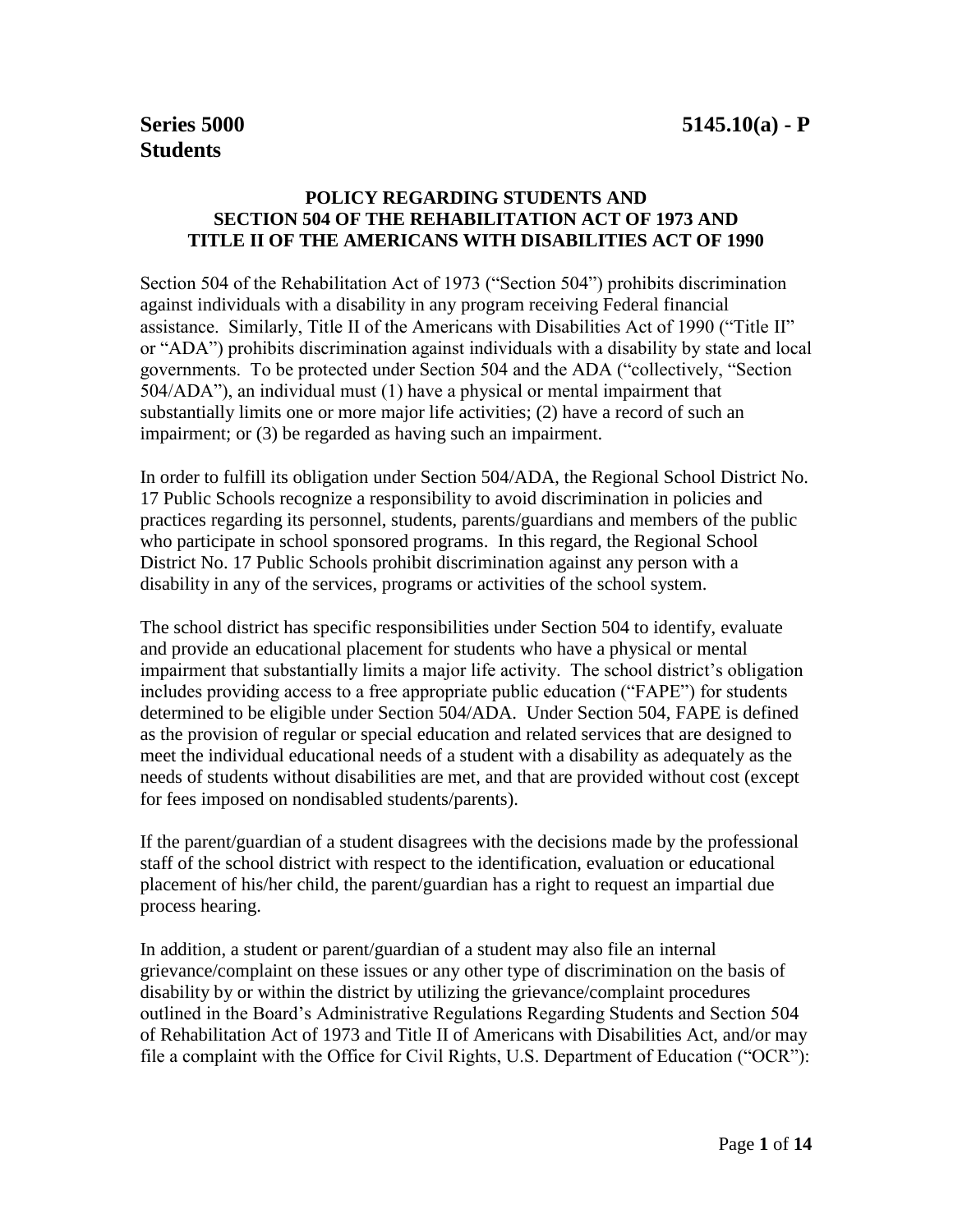Office for Civil Rights, Boston Office U.S. Department of Education 8 th Floor 5 Post Office Square Boston, MA 02109- 3921 (617) 289-0111

Anyone who wishes to file a grievance/complaint with the district, or who has questions or concerns about this policy, should contact The Director of Student Services, the Section 504/ADA Coordinator for the Regional School District No. 17 Public Schools, at phone number 860-345-4244.

Legal References:

29 U.S.C. §§ 705, 794 34 C.F.R. Part 104 42 U.S.C. § 12101 et seq. 28 C.F.R. Part 35

*Protecting Students with Disabilities, Frequently Asked Questions About Section 504 and the Education of Children with Disabilities*, Office for Civil Rights (March 17, 2011), available at<http://www.ed.gov/about/offices/list/ocr/504faq.html>

*Dear Colleague Letter*, United States Department of Education, Office for Civil Rights (January 19, 2012)

BOE APPROVED: 01.19.21 REVISED: \_\_\_\_\_\_\_\_\_\_\_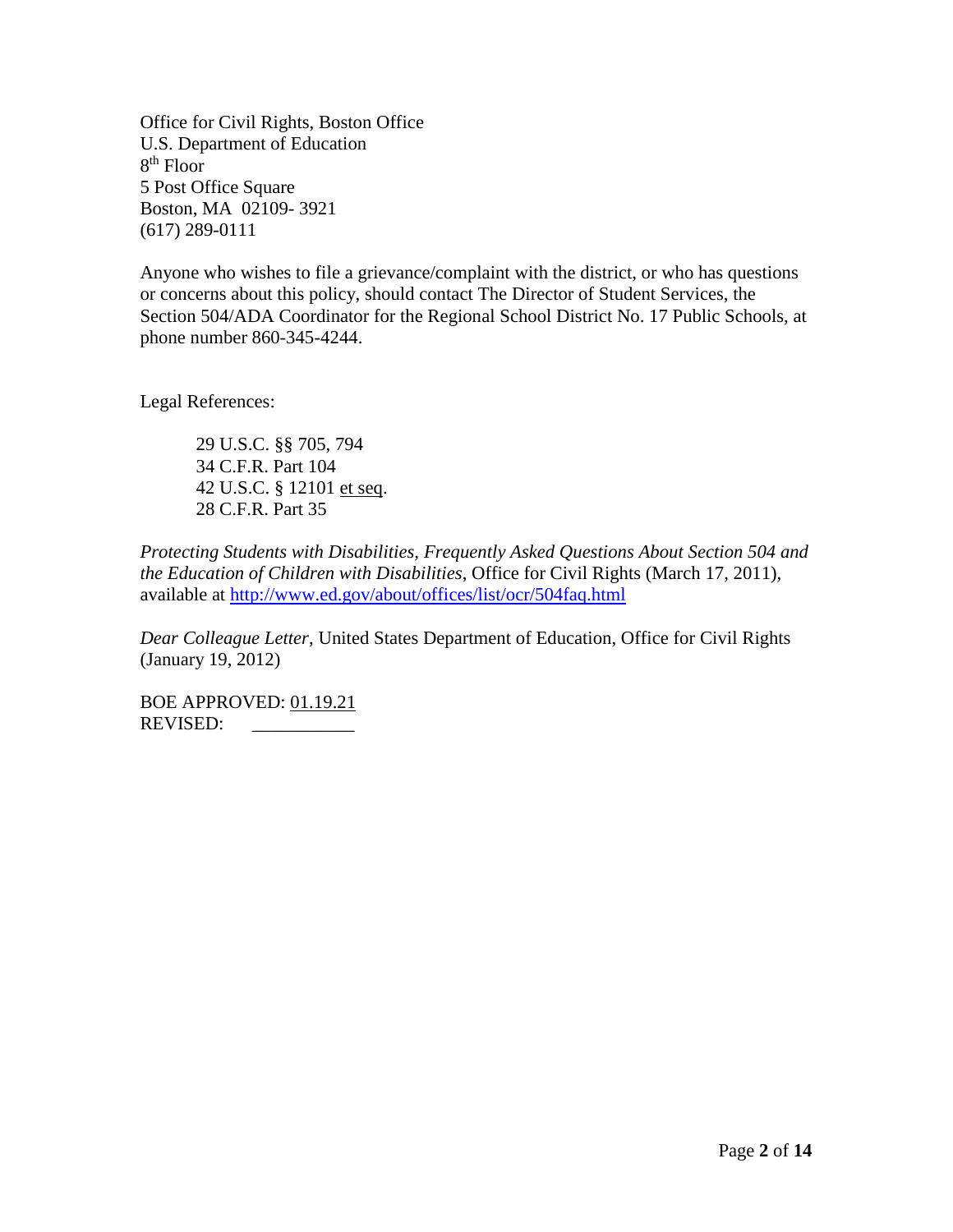# **ADMINISTRATIVE REGULATIONS REGARDING STUDENTS AND SECTION 504 OF THE REHABILITATION ACT OF 1973 AND TITLE II OF THE AMERICANS WITH DISABILITIES ACT OF 1990**

#### Regional School District No. 17 Board of Education Section 504/ADA Grievance/Complaint Procedures Regarding Discrimination Against Students on the Basis of Disability

Section 504 of the Rehabilitation Act of 1973 ("Section 504") and Title II of the Americans with Disabilities Act of 1990 ("Title II" or "ADA") (collectively, "Section 504/ADA") prohibit discrimination on the basis of disability. For the purposes of Section 504/ADA, the term "disability" with respect to an individual means: (a) a physical or mental impairment that substantially limits one or more major life activities of such individual; (b) a record of such an impairment; or (c) being regarded as having such an impairment.

#### I. Definitions

Free appropriate public education (FAPE): for purposes of Section 504, refers to the provision of regular or special education and related aids and services that are designed to meet individual educational needs of students with disabilities as adequately as the needs of students without disabilities are met, that are provided without cost (except for fees imposed on nondisabled students/parents), and is based upon adherence to procedures that satisfy the Section 504 requirements pertaining to educational setting, evaluation and placement, and procedural safeguards.

Major life activities: include, but are not limited to, caring for oneself, performing manual tasks, seeing, hearing, eating, sleeping, walking, standing, sitting, reaching, lifting, bending, speaking, breathing, learning, reading, concentrating, thinking, communicating, interacting with others, and working. A major life activity also includes the operation of a major bodily function, such as the functions of the immune system, special sense organs and skin, normal cell growth, and digestive, genitourinary, bowel, bladder, neurological, brain, respiratory, circulatory, cardiovascular, endocrine, hemic, lymphatic, musculoskeletal, and reproductive systems. The operation of a major bodily function includes the operation of an individual organ within a body system.

Mitigating Measures:include, but are not limited to, (a) medication, medical supplies, equipment, appliances, low-vision devices (defined as devices that magnify, enhance, or otherwise augment a visual image, but not including ordinary eyeglasses or contact lenses), prosthetics including limbs and devices, hearing aid(s) and cochlear implant(s) or other implantable hearing devices, mobility devices, oxygen therapy equipment and supplies; (b) use of assistive technology; (c) reasonable modifications or auxiliary aids or services; (d) learned behavioral or adaptive neurological modifications; or (e) psychotherapy, behavioral therapy, or physical therapy.

Physical or Mental Impairment:(a) any physiological disorder or condition, cosmetic disfigurement, or anatomical loss affecting one or more of the following body systems, such as: neurological, musculoskeletal, special sense organs, respiratory (including speech organs), cardiovascular, reproductive, digestive, genitourinary, immune, circulatory, hemic, lymphatic, skin, and endocrine or (b) any mental or psychological disorder, such as intellectual disability,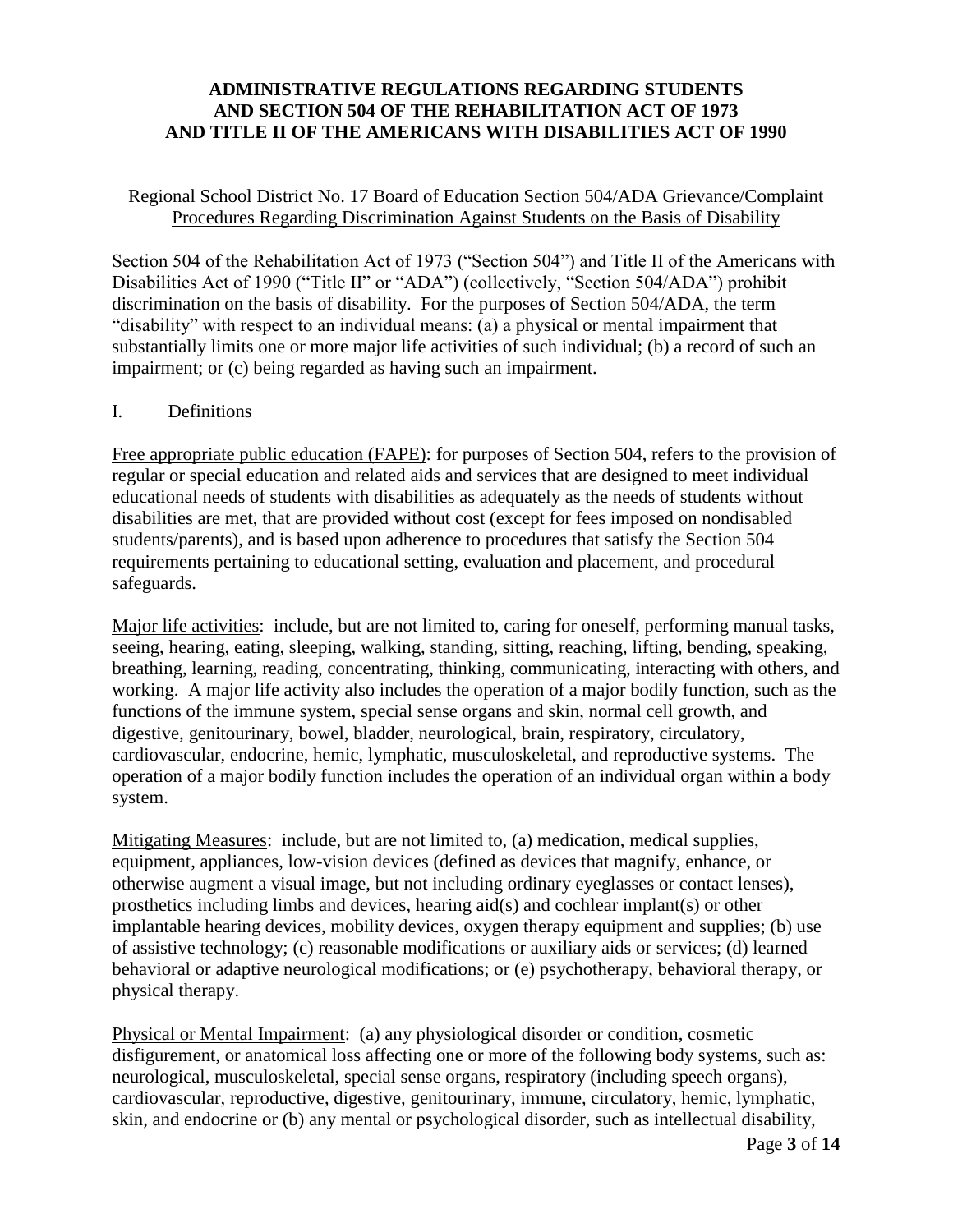organic brain syndrome, emotional or mental illness, and specific learning disability. Physical or mental impairment includes, but is not limited to, contagious and noncontagious diseases and conditions such as the following: orthopedic, visual, speech, and hearing impairments, and cerebral palsy, epilepsy, muscular dystrophy, multiple sclerosis, cancer, heart disease, diabetes, intellectual disability, emotional illness, dyslexia and other specific learning disabilities, Attention Deficit Hyperactivity Disorder, Human Immunodeficiency Virus infection (whether symptomatic or asymptomatic), tuberculosis, drug addiction, and alcoholism.

- II. Procedures for Grievances/Complaints Alleging Discrimination on the Basis of Disability
	- A. Any eligible person, including any student, parent/guardian, staff member or other employee who feels that he/she has been discriminated against on the basis of disability may submit a written complaint to the district's designated Section 504/ADA Coordinator within thirty (30) school days of the alleged occurrence. Timely reporting of complaints facilitates the prompt investigation and resolution of such complaints. If the complaint is made verbally, the individual taking the complaint will reduce it to writing.
	- B. At any time, when a complaint involves discrimination that is directly related to a claim regarding the identification, evaluation or educational placement of a student under Section 504, the complainant may request that the Section 504/ADA Coordinator submit the complaint directly to an impartial hearing officer and request a hearing in accordance with Section III.D. Complaints regarding a student's rights with respect to his/her identification, evaluation or educational placement shall be addressed in accordance with the procedures set forth below in Section III.
	- C. Retaliation against any individual who complains pursuant to the Board's policy and regulations listed herein is strictly prohibited. The district will not tolerate any reprisals or retaliation that occur as a result of the good faith reporting or complaint of disability-based discrimination or as a result of an individual's participation or cooperating in the investigation of a complaint. The district will take necessary actions to prevent retaliation as a result of filing a complaint or the participation in an investigation of a complaint.
	- D. If the Section 504/ADA Coordinator is the subject of the complaint, the complaint should be submitted directly to the Superintendent who may conduct the investigation or appoint a designee to conduct the investigation in accordance with these procedures.
	- E. Complaints will be investigated promptly within timeframes identified below. Timeframes may be extended as needed given the complexity of the investigation, availability of individuals with relevant information and other extenuating circumstances. Confidentiality will be maintained by all persons involved in the investigation to the extent possible.
	- F. The complaint should contain the following information:
		- 1. The name of the complainant;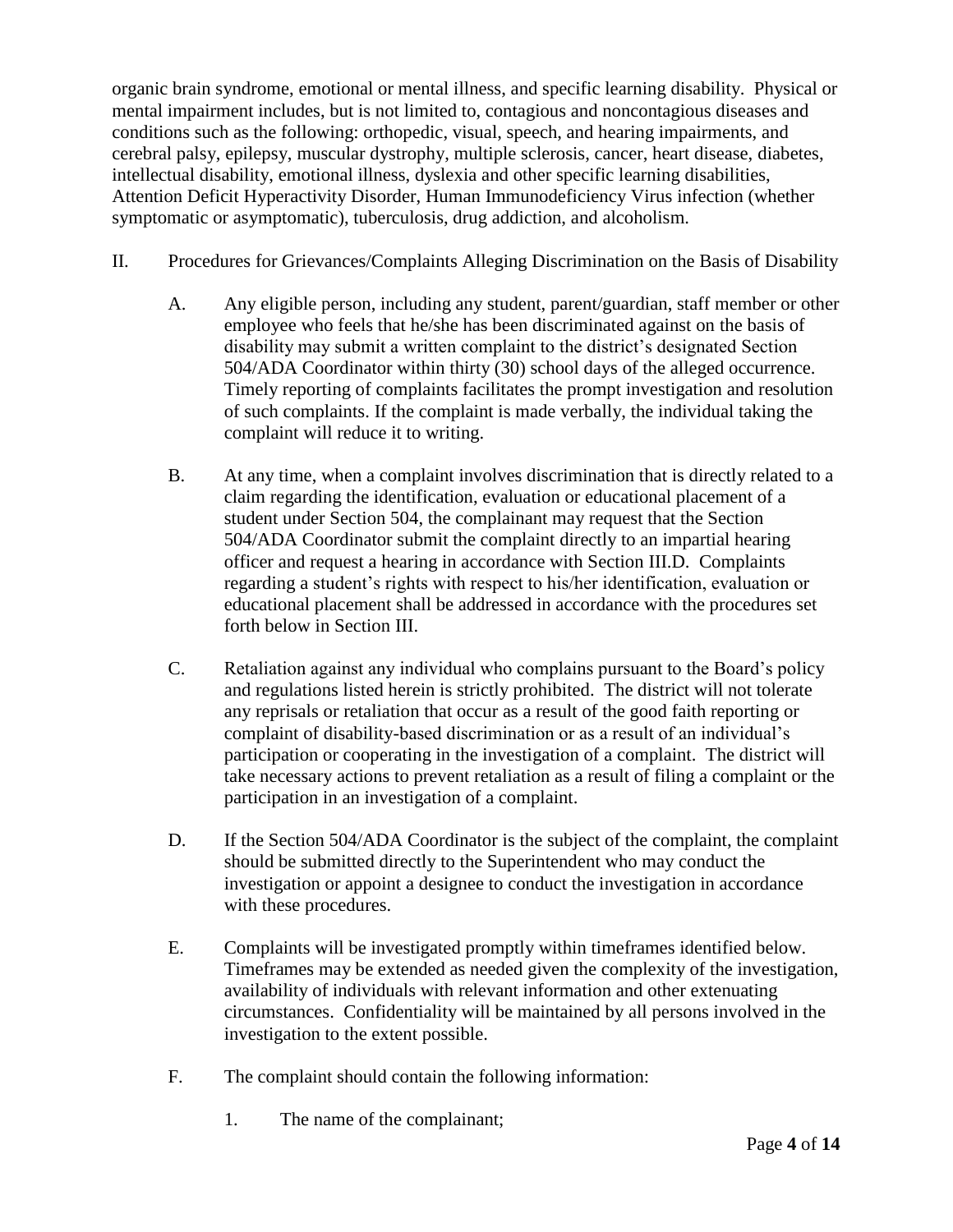- 2. The date of the complaint;
- 3. The date(s) of the alleged discrimination;
- 4. The names of any witnesses or individuals relevant the complaint;
- 5. A detailed statement describing the circumstances in which the alleged discrimination occurred; and
- 6. The remedy requested.

However, all complaints will be investigated to the extent possible, even if such information is not included in the complaint. In such circumstances, additional information may be requested by the investigator as part of the investigation process.

- G. Upon receipt of the complaint, the individual investigating the complaint shall:
	- 1. Provide a copy of the written complaint to the Superintendent of Schools;
	- 2. Meet with the complainant within ten (10) school days to discuss the nature of the complaint, identify individuals the complainant believes have relevant information, and obtain any relevant documents the complainant may have;
	- 3. Provide the complainant with a copy of the applicable Board Section 504/ADA Policy and these administrative regulations;
	- 4. Conduct an investigation that is adequate, reliable, and impartial. Investigate the factual basis for the complaint, including conducting interviews with individuals with information and review of documents relevant to the complaint;
	- 5. Maintain confidentiality to the extent practicable throughout the investigative process in accordance with state and federal law;
	- 6. Communicate the outcome of the investigation in writing to the complainant, and to any individual properly identified as a party to the complaint (to the extent permitted by state and federal confidentiality requirements), within fifteen (15) school days from the date the complaint was received by the Section 504/ADA Coordinator or Superintendent. The investigator may extend this deadline for no more than fifteen (15) additional school days if needed to complete the investigation. The complainant shall be notified of such extension. The written notice shall include a finding whether the complaint was substantiated and if so, shall identify how the district will remedy any identified violations of Section 504/ADA;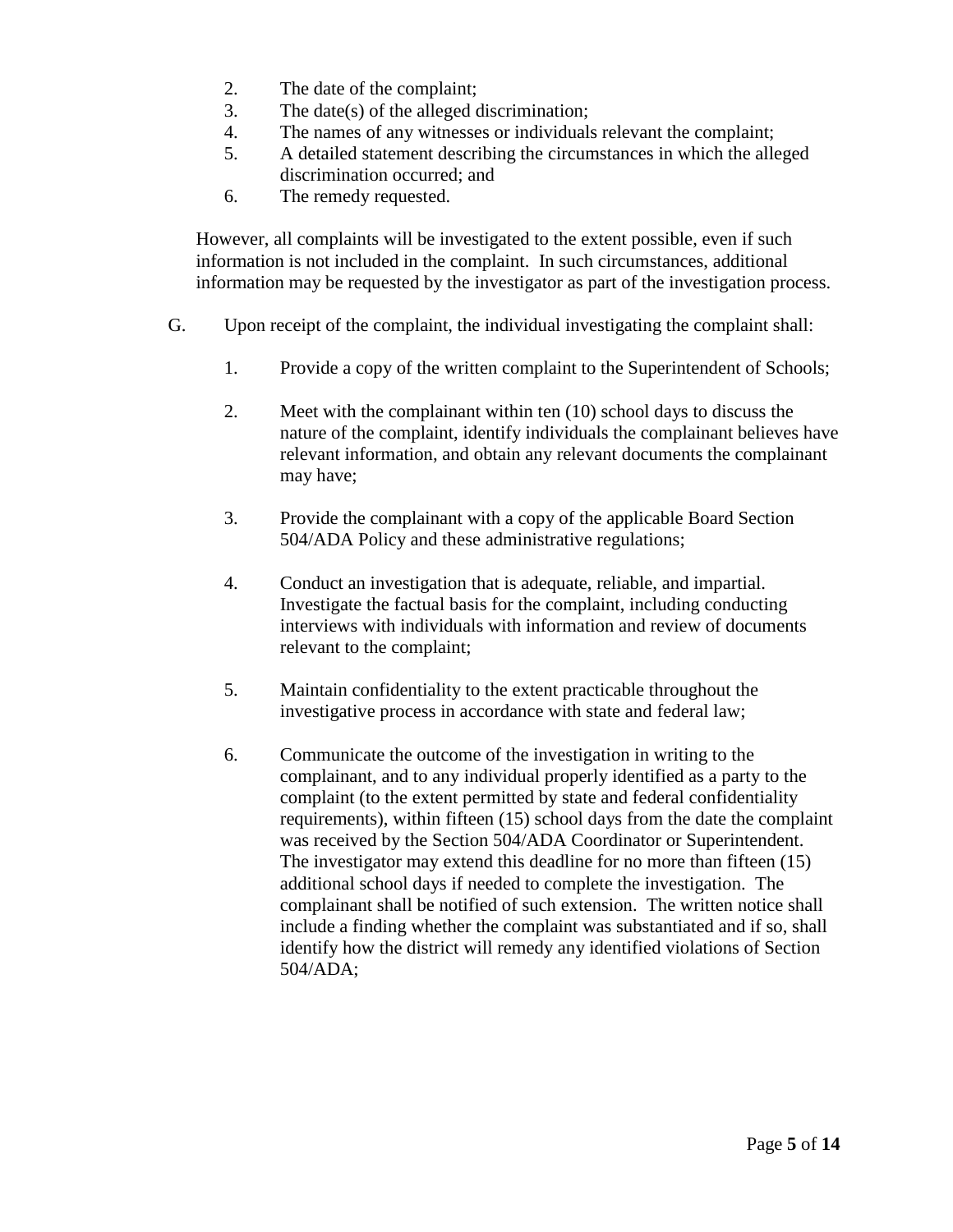- 7. If a complaint is made during summer recess, the complaint will be reviewed and addressed as quickly as possible given the availability of staff and/or other individuals who may have information relevant to the complaint. If fixed timeframes cannot be met, complainant will receive notice and interim measures may be implemented as necessary (see subparagraph 6);
- 8. Ensure that appropriate corrective action is taken whenever allegations are verified. When allegations are verified, ensure that measures to remedy the effects of the discrimination are appropriately considered, and offered, when appropriate. Corrective action should include steps to avoid continuing discrimination.
- 9. In the event the investigator concludes that there is no violation of Section 504/ADA, the district may attempt to resolve the complainant's ongoing concerns, if possible.
- H. If the complainant is not satisfied with the findings and conclusions of the investigation, the complainant may present the complaint and written outcome to the Superintendent for review and reconsideration within thirty (30) calendar days of receiving the findings. This process provides an opportunity for the complainant to bring information to the Superintendent's attention that would change the outcome of the investigation. In submitting the complaint and written outcome for review, the complainant must explain why he/she believes the factual information was incomplete, the analysis of the facts was incorrect, and/or the appropriate legal standard was not applied, *and* how this information would change the investigator's determination in the case. Failure to provide all such information may result in the denial of the review.

Upon review of a written request from the complainant, the Superintendent shall review the investigative results of the investigator and determine if further action and/or investigation is warranted. Such action may include consultation with the investigator and complainant, a meeting with appropriate individuals to attempt to resolve the complaint or a decision affirming or overruling the investigator's conclusions or findings. The Superintendent shall provide written notice to the complainant of his/her decision within ten (10) school days following the receipt of the written request for review.

III. Grievance/Complaint Resolution Procedures for Complaints Involving a Student's Identification, Evaluation or Educational Placement

Complaints regarding a student's identification, evaluation or educational placement shall generally be handled using the procedures described below. However, at any time, the complainant may request that the Section 504/ADA Coordinator submit the complaint directly to an impartial hearing officer, and request a hearing in accordance with the provisions of subsection D (below).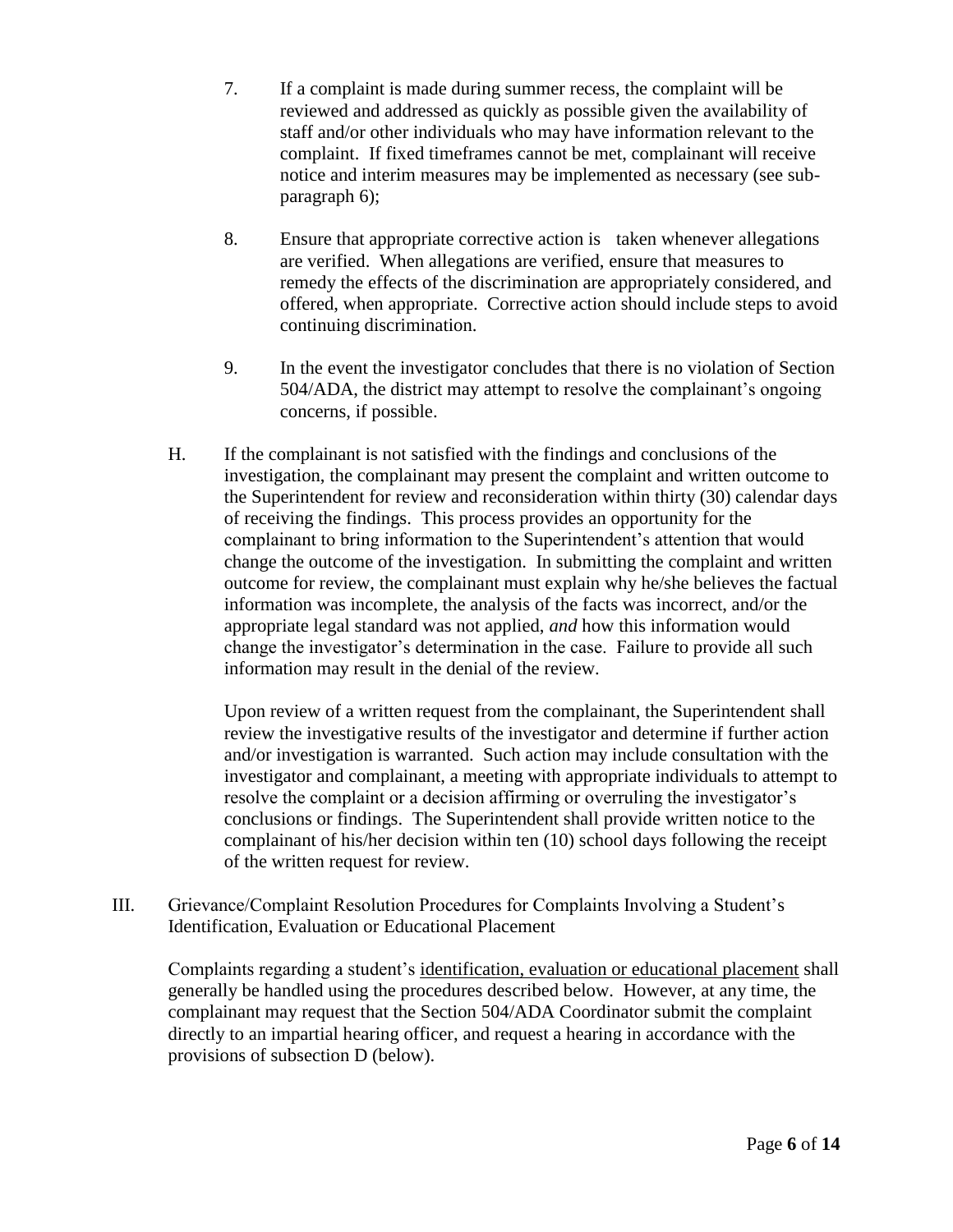# Drug/Alcohol Violations

If a student with a disability violates the Board's policies relative to the use or possession of illegal drugs or alcohol, the Board may take disciplinary action against such student for his/her illegal use or possession of drugs or alcohol to the same extent that the Board would take disciplinary action against nondisabled students. Such disciplinary action is not subject to the complaint or due process procedures outlined below.

- A. Submission of Complaint to Section 504/ADA Coordinator
	- 1. In order to facilitate the prompt investigation of complaints, any complaint regarding a student's identification, evaluation or educational placement under Section 504 should be forwarded to the district's Section 504/ADA Coordinator within thirty (30) school days of the alleged date that the dispute regarding the student's identification, evaluation and/or education placement arose. Timely reporting of complaints facilitates the resolution of potential educational disputes.
	- 2. The complaint concerning a student's identification, evaluation or educational placement should contain the following information:
		- a. Full name of the student, age, and grade level;
		- b. Name of parent(s):
		- c. Address and relevant contact information for parent/complainant;
		- d. Date of complaint;
		- e. Specific areas of disagreement relating to the student's identification, evaluation and/or placement; and
		- f. Remedy requested.

However, all complaints will be investigated to the extent possible even if such information is not included in the complaint. In such circumstances, additional information may be requested by the investigator as part of the investigation process.

- 3. Complaints will be investigated promptly within timeframes identified below. Timeframes may be extended as needed given the complexity of the investigation, availability of individuals with relevant information and other extenuating circumstances.
- 4. Upon receipt of the complaint, the Section 504/ADA Coordinator shall:
	- a. Forward a copy of the complaint to the Superintendent of Schools;
	- b. Meet with the complainant within ten (10) school days to discuss the nature of his/her concerns and determine if an appropriate resolution can be reached. If a complaint is made during summer recess, the complaint will be reviewed and addressed as quickly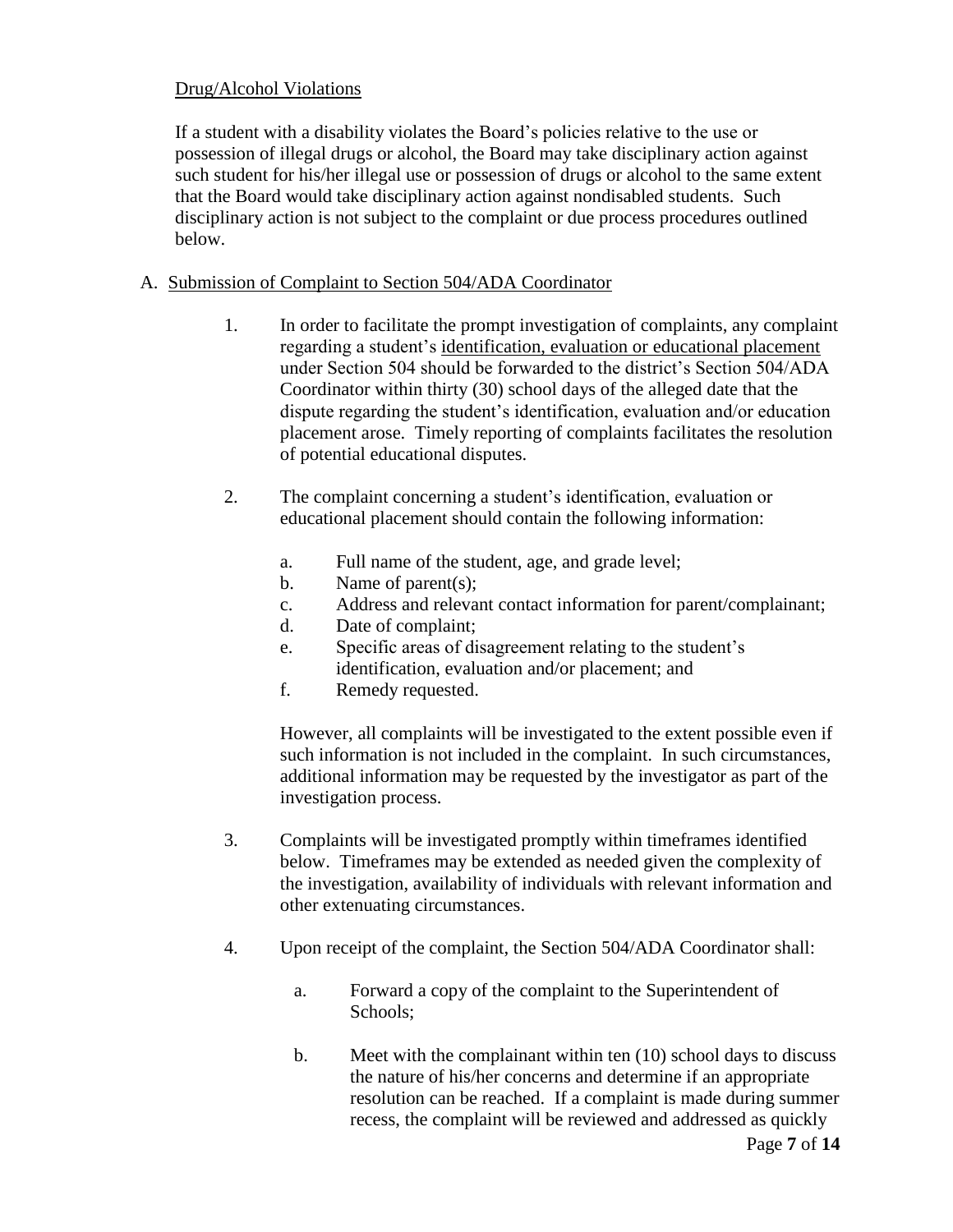as possible given the availability of staff and other individuals who may have information relevant to the complaint;

- c. If, following such a meeting, further investigation is deemed necessary, the Section 504/ADA Coordinator shall promptly investigate the factual basis for the complaint, consulting with any individuals reasonably believed to have relevant information, including the student and/or complainant; and
- d. Communicate the results of his/her investigation in writing to the complainant and any persons named as parties to the complaint (to the extent permitted by state and federal confidentiality requirements) within fifteen (15) school days from the date the complaint was received by the Section 504/ADA Coordinator.
- e. In the event that that the Section 504/ADA Coordinator has a conflict of interest that prevents him/her from serving in this role, the complaint shall be forwarded to the Superintendent who shall appoint an investigator who does not have a conflict of interest.

# B. Review by Superintendent of Schools

- 1. If the complainant is not satisfied with the findings and/or resolution offered as a result of the Section 504/ADA Coordinator's review, the complainant may present the complaint and the written statement of findings to the Superintendent for review and reconsideration within thirty (30) calendar days of receiving the findings. This process provides an opportunity for complainants to bring information to the Superintendent's attention that would change the outcome of the investigation. In submitting the complaint and written outcome for review, the complainant must explain why he/she believes the factual information was incomplete, the analysis of the facts was incorrect, and/or the appropriate legal standard was not applied, *and* how this information would change the investigator's determination in the case. Failure to provide all such information may result in the denial of the review.
- 2. The Superintendent shall review the complaint and any relevant documents maintained by the Section 504/ADA Coordinator or other investigator and shall consult with the Section 504/ADA Coordinator or other investigator regarding attempts to resolve the complaint. The Superintendent also shall consult with the complainant. The Superintendent may attempt to resolve the complainant's concerns alone, or with another appropriate administrator.
- 3. Following the Superintendent's review, he or she shall communicate his/her findings to the complainant within ten (10) school days following his/her receipt of the written request for review.
- 4. If the complainant is not satisfied with the Superintendent's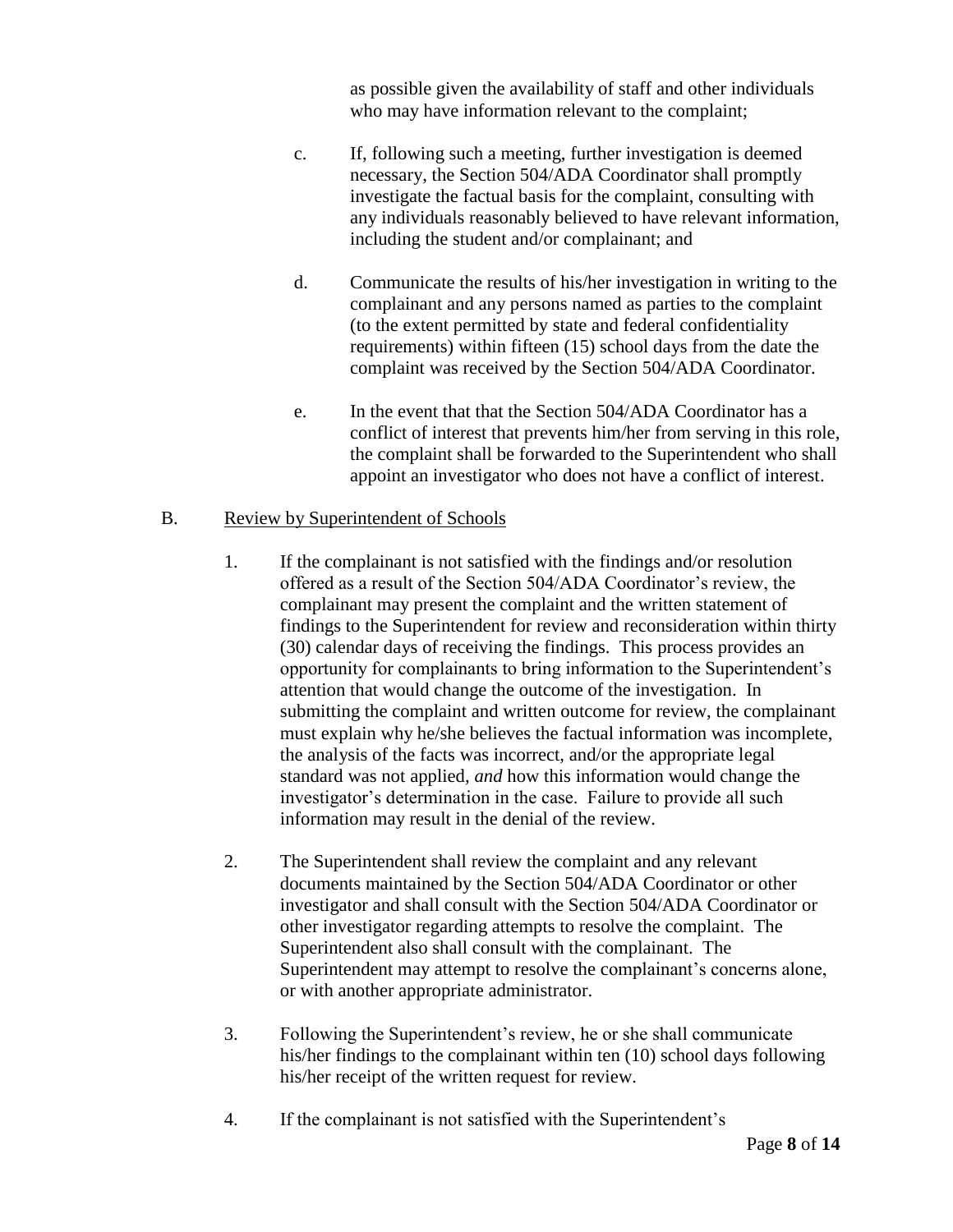decision or proposed resolution, he/she may request that the Superintendent submit the matter to a neutral mediator or to an impartial hearing officer. This request for mediation or a hearing should be made within fifteen (15) school days of the Superintendent's decision. Mediation shall only occur by mutual agreement of the parties.

C. Mediation Procedures:

A parent/guardian or student aged 18 or older may request mediation with a neutral mediator to attempt to resolve a disagreement with the decisions made by the professional staff of the school district with respect to the identification, evaluation or educational placement of the student.

- 1. A request for mediation regarding a student's identification, evaluation or educational placement under Section 504 should be forwarded to the district's Section 504/ADA Coordinator within thirty (30) school days of the alleged date that the dispute regarding the student's identification, evaluation, and/or education placement arose or within fifteen (15) school days of the Superintendent's decision in reviewing a complaint handled through the grievance/complaint procedure described in Section III.B, above.
- 2. The request for mediation concerning a disagreement relating to a student's identification, evaluation or educational placement should contain the following information:
	- a. Full name of the student, age, and grade level;
	- b. Name of parent(s);
	- c. Address and relevant contact information for parent/complainant;
	- d. Date of complaint;
	- e. Specific areas of disagreement relating to the student's identification, evaluation and/or placement; and
	- f. Remedy requested.
- 3. Upon receipt of a request for mediation, the Section 504/ADA Coordinator shall:
	- i. Forward a copy of the request for mediation to the Superintendent of Schools;
	- ii. Retain a neutral mediator who is knowledgeable about the requirements of Section 504/ADA and has an understanding of a free appropriate public education ("FAPE") under Section 504 and the distinctions between and among Section 504, the ADA and the Individuals with Disabilities Education Act ("IDEA").
- 4. The mediator shall inform all parties involved of the date, time and place of the mediation and of the right to have legal counsel or other representation at the complainant's own expense, if desired.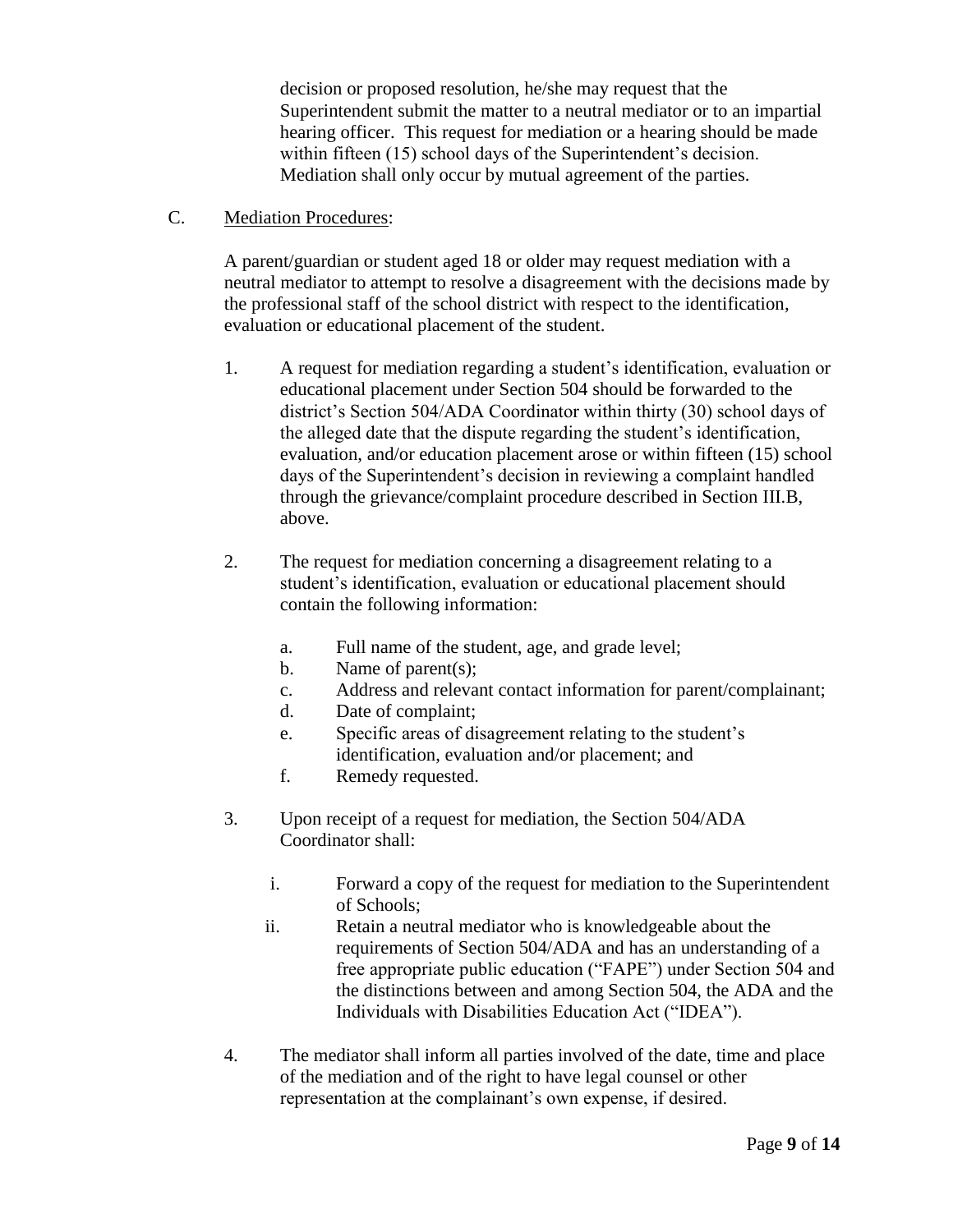- 5. The mediator shall meet with the parties jointly, or separately, as determined by the mediator, and shall facilitate a voluntary settlement of the dispute between the parties, if possible.
- 6. All statements, offers, or discussions and/or information shared during the mediation process, but not available from other means, shall be confidential, and may not be used in a subsequent hearing or other administrative or judicial proceeding related to the disagreement that is the subject of the mediation.
- 7. If the parties are not able to reach a voluntary settlement of the dispute, the complainant may request an impartial hearing, as described below.

# D. Impartial Hearing Procedures:

An impartial due process hearing is available to a parent/guardian of a student, or a student aged 18 years of age or older who disagrees with the decisions made by the professional staff of the school district with respect to the identification, evaluation or educational placement of the student, or otherwise makes a claim of discrimination relating to the identification, evaluation or educational placement of the student.

- 1. The request for mediation concerning a disagreement relating to a student's identification, evaluation or educational placement should contain the following information:
	- a. Full name of the student, age, and grade level;
	- b. Name of parent(s);
	- c. Address and relevant contact information for parent/complainant;
	- d. Date of complaint;
	- e. Specific areas of disagreement relating to the student's identification, evaluation and/or placement; and
	- f. Remedy requested.
- 2. Upon receipt of a request for an impartial due process hearing, the Board shall retain an impartial hearing officer. The impartial hearing officer must be someone who is knowledgeable about the requirements of Section 504/ADA and has an understanding of a free appropriate public education ("FAPE") under Section 504 and the distinctions between and among Section 504, the ADA and the Individuals with Disabilities Education Act ("IDEA").
- 3. The impartial hearing office shall schedule a pre-hearing conference with the District and the parent(s) or student aged 18 years of age or older (or legal counsel for the student) to identify the issue(s) for hearing, set the hearing schedule and address other administrative matters related to the hearing, including the option for mediation.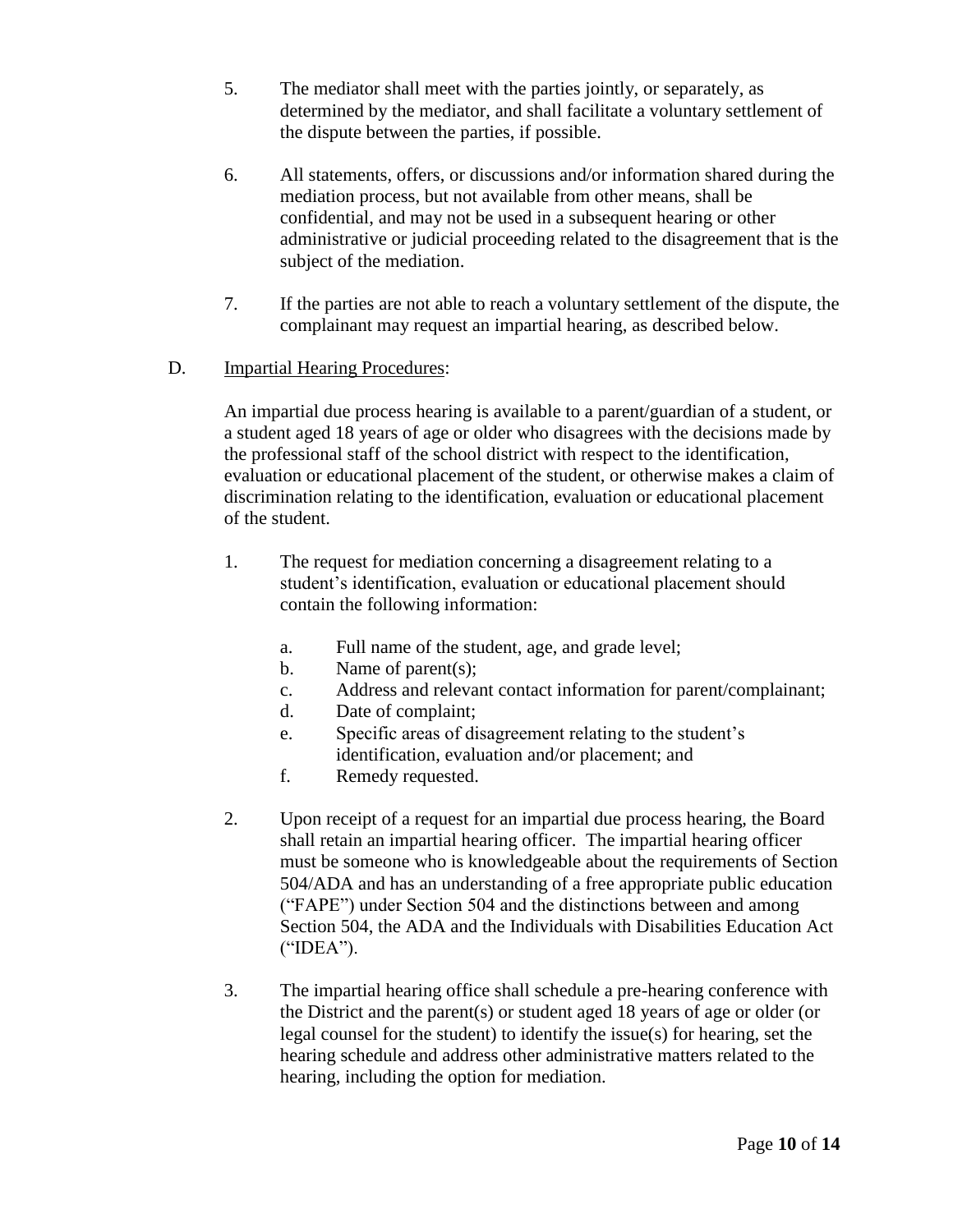- 4. The impartial hearing officer shall inform all parties involved of the date, time and place of the hearing and of the right to present witnesses, other evidence and to be represented by legal counsel at each party's own expense, if desired.
- 5. The impartial hearing officer shall hear all aspects of the complainant's complaint concerning the identification, evaluation or educational placement of the student and shall reach a decision within forty-five (45) school days of receipt of the request for hearing. The decision shall be presented in writing to the complainant and to the Section 504/ADA Coordinator.
- 6. An impartial hearing officer under Section 504 does not have jurisdiction to hear claims alleging discrimination, harassment or retaliation based on an individual's disability unless such a claim is *directly related* to a claim regarding the identification, evaluation, or educational placement of a student under Section 504.
- 7. The time limits noted herein may be extended for good cause shown for reasons including, but not limited to, permitting more time for thorough review of the record, presentation of evidence or opportunity for resolution.
- IV. The Section 504/ADA Coordinator for this district is:

Regional School District No. 17 Director of Student Services 57 Little City Road, Higganum, CT 860-345-4244

# V. Complaints to Federal Agencies

At any time, the complainant has the right to file a formal complaint with the U.S. Department of Education, Office for Civil Rights, 8<sup>th</sup> Floor, 5 Post Office Square, Suite 900, Boston, MA 02109-0111 (TELEPHONE NUMBER (617) 289-0111); http://www2.ed.gov/about/offices/list/ocr/docs/howto.html.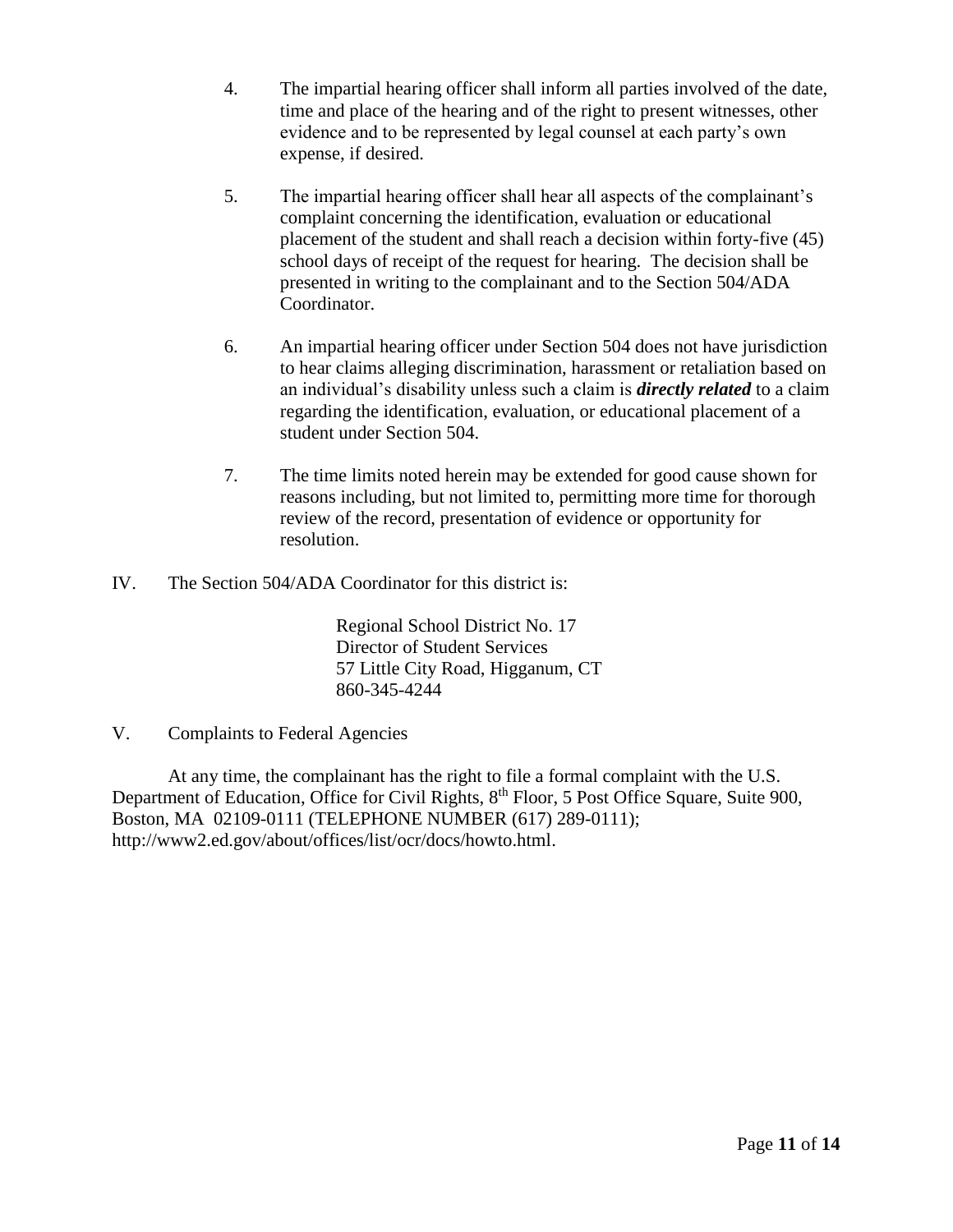# **REGIONAL SCHOOL DISTRICT NO. 17 PUBLIC SCHOOLS**

#### **NOTICE OF PARENT/STUDENT RIGHTS UNDER SECTION 504 OF THE REHABILITATION ACT OF 1973 AND TITLE II OF THE AMERICANS WITH DISABILITIES ACT OF 1990**

Section 504 of the Rehabilitation Act of 1973 ("Section 504") is a non-discrimination statute enacted by the United States Congress. Section 504 prohibits discrimination on the basis of disability by recipients of federal funds. Title II of the Americans with Disabilities Act ("ADA" or "Title II") also prohibits discrimination on the basis of disability by state and local governments. To be protected under Section 504 and the ADA ("collectively, "Section 504/ADA") as an individual with a disability, an individual must (1) have a physical or mental impairment that substantially limits one or more major life activities; (2) have a record of such an impairment; or (3) be regarded as having such an impairment.

Under Section 504, the school district has specific responsibilities to identify, evaluate and provide an educational placement for students with a disability. The school district's obligation includes providing such eligible students a free appropriate public education ("FAPE"). Section 504 defines FAPE as the provision of regular or special education and related services that are designed to meet the individual educational needs of a student with a disability as adequately as the needs of students without disabilities are met, and that are provided without cost (except for fees imposed on nondisabled students/parents).

A student is eligible for regular or special education and related services under Section 504 if it is determined that he/she has a mental or physical disability that substantially limits one or more major life activity such as (but not limited to): caring for oneself, performing manual tasks, seeing, hearing, eating, sleeping, walking, standing, lifting, bending, speaking, breathing, learning, reading, concentrating, thinking, communicating and working. A major life activity may also include the operation of a major bodily function, such as an individual's immune, digestive, respiratory or circulatory systems.

A student can have a disability and be covered by Section 504/ADA even if he/she does not qualify for, or receive, special education services under the IDEA.

The purpose of this notice is to provide parents/guardians and students 18 years of age or older with information regarding their rights under Section 504. Under Section 504, you have the right:

- 1. To be informed of your rights under Section 504;
- 2. To have your child take part in and receive benefits from the Regional School District No. 17 education programs without discrimination based on his/her disability.
- 3. For your child to have equal opportunities to participate in academic, nonacademic and extracurricular activities in your school without discrimination based on his/her disability;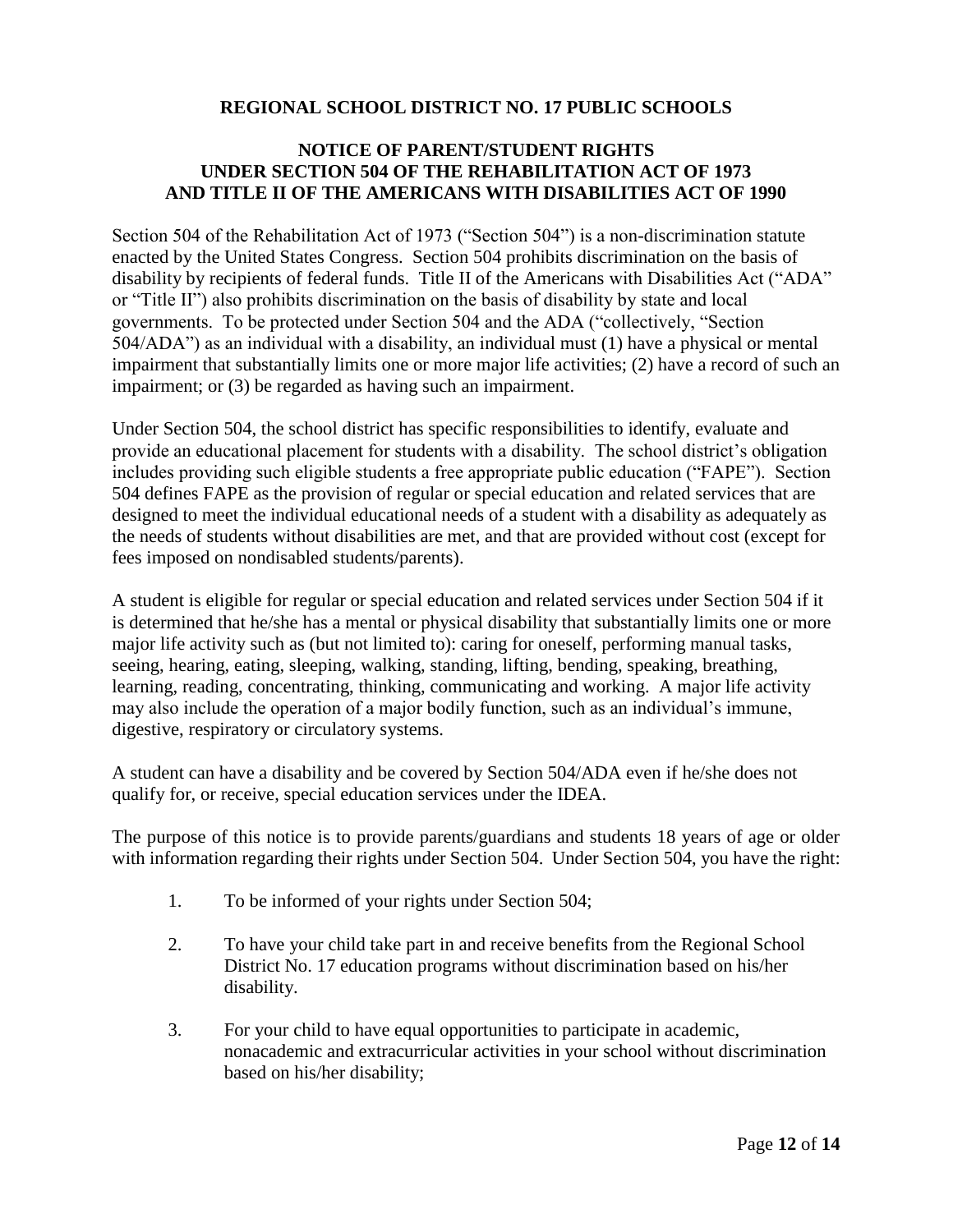- 4. To be notified of decisions and the basis for decisions regarding the identification, evaluation, and educational placement of your child under Section 504;
- 5. If you suspect your child may have a disability, to request an evaluation, at no expense to you and to have an eligibility determination under Section 504 (and if eligible, placement decisions made) by a team of persons who are knowledgeable of your child, the assessment data, and any placement options;
- 6. If your child is eligible for services under Section 504, for your child to receive a free appropriate public education (FAPE). This includes the right to receive regular or special education and related services that are designed to meet the individual needs of your child as adequately as the needs of students without disabilities are met;
- 7. For your child to receive reasonable accommodations and services to allow your child an equal opportunity to participate in school, extra-curricular and schoolrelated activities;
- 8. For your child to be educated with peers who do not have disabilities to the maximum extent appropriate;
- 9. To have your child educated in facilities and receive services comparable to those provided to non-disabled students;
- 10. To review all relevant records relating to decisions regarding your child's Section 504 identification, evaluation, and educational placement;
- 11. To examine or obtain copies of your child's educational records at a reasonable cost unless the fee would effectively deny you access to the records;
- 12. To request changes in the educational program of your child, to have your request and related information considered by the team, a decision made by the team, and if denied, an explanation for the team's decision/determination;
- 13. To request an impartial due process hearing if you disagree with the school district's decisions regarding your child's Section 504 identification, evaluation or educational placement. The costs for this hearing are borne by the local school district. You and the student have the right to take part in the hearing and to have an attorney represent you at your expense;
- 14. To file a local grievance/complaint with the district's designated Section 504/ADA Coordinator to resolve complaints of discrimination including, but not limited to, claims of discrimination directly related to the identification, evaluation or placement of your child; and
- 15. To file a formal complaint with the U.S. Department of Education, Office for Civil Rights.